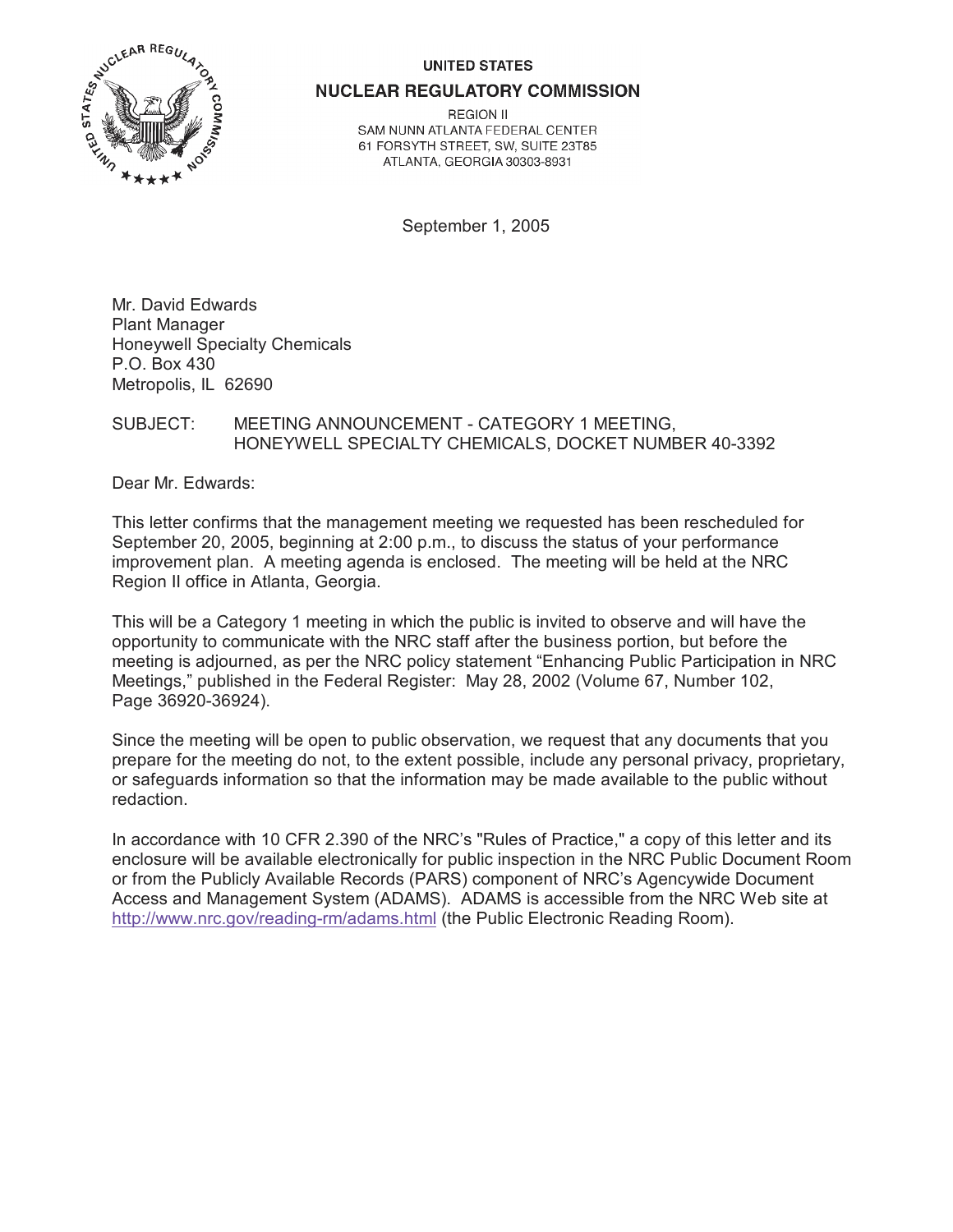Should you have any questions concerning this meeting, please contact me at 404-562-4731.

Sincerely,

### */RA/ D. Hartland acting for*

Jay L. Henson, Chief Fuel Facilities Inspection Branch 2 Division of Fuel Facility Inspection

Docket No. 40-3392 License No. SUB-526

Enclosure: Meeting Agenda

cc w/encl: Gary Wright Emergency Management Agency Division of Nuclear Safety 1035 Outer Park Dr., 5<sup>th</sup> Floor Springfield, IL 62704

Distribution w/encl: Meeting Announcement Coordinator, OADM/DFIPS (PMNS) Region II Regional Coordinator (16E15) K. Clark, Public Affairs Officer, RII R. Hannah, Public Affairs Officer, RII Region II Administrator's Secretary DFFI Division Secretaries Region II Division Directors and Deputies Headquarters Operations Officer G. Janosko, NMSS R. Nelson, NMSS M. Raddatz, NMSS J. Henson, RII D. Hartland, RII PUBLIC

X SISP REVIEW COMPLETE: Initials: DH\_\_\_\_\_\_\_\_ G SISP REVIEW PENDING\*: Initials: \_\_\_\_\_\_\_\_ \*Non-Public until the review is complete EX NON-SENSITIVE AVAILABLE G NON-SENSITIVE ADAMS: X Yes ACCESSION NUMBER:

| <b>OFFICE</b>       | RII:DFFI         |             |                        |                  |                  |                  |                         |
|---------------------|------------------|-------------|------------------------|------------------|------------------|------------------|-------------------------|
| <b>SIGNATURE</b>    | DH               |             |                        |                  |                  |                  |                         |
| <b>NAME</b>         | <b>DHartland</b> |             |                        |                  |                  |                  |                         |
| <b>IDATE</b>        | /2005<br>9/      | /2005<br>9/ | /2005<br>$\mathsf{Q}/$ | /2005<br>9/      | /2005<br>9/      | /2005<br>9/      | /2005<br>9/             |
| <b>E-MAIL COPY?</b> | YES<br><b>NO</b> | YES<br>NΟ   | YES<br>NΟ              | YES<br><b>NO</b> | <b>YES</b><br>NΟ | YES<br><b>NO</b> | <b>YES</b><br><b>NO</b> |

OFFICIAL RECORD COPY DOCUMENT NAME: E:\Filenet\ML052440202.wpd